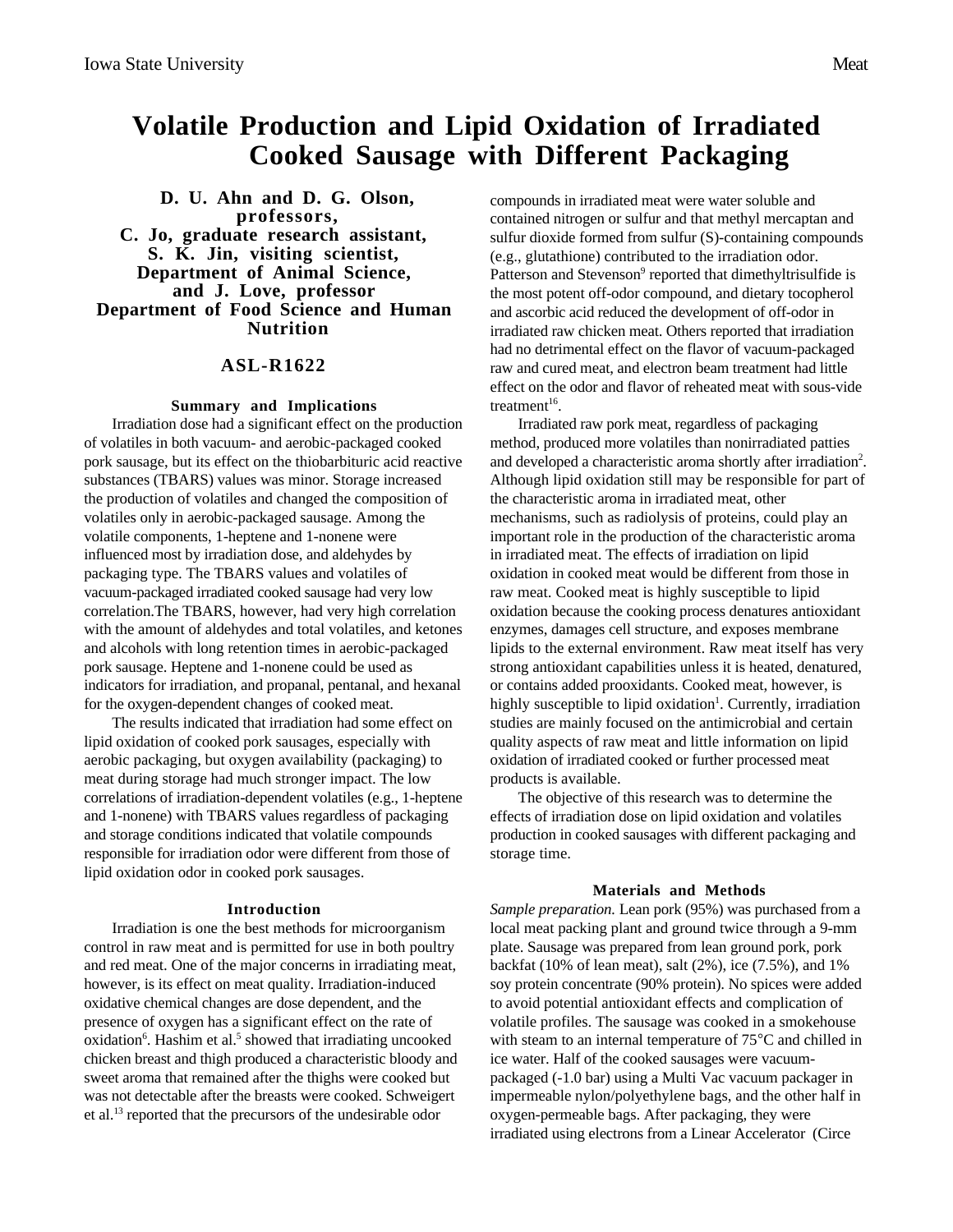IIIR) to an absorbed dose of 0, 2.5, or 4.5 kGy (dose rate was 107 kGy/min). The temperatures of the sausage were 4°C during irradiation and stored for up to 8 days at 4°C. The degree of lipid oxidation and volatiles in cooked sausages was determined after 0, 4, and 8 days of storage. Lipid oxidation was determined by the thiobarbituric acid reactive substances (TBARS) method described in detail in Ahn et al.<sup>3</sup>. A purge-and-trap apparatus connected to a GC was used to trap and quantify the volatile compounds produced in cooked pork sausage during irradiation and subsequent storage.

*Volatiles analysis.* Precept II and Purge-and-Trap Concentrator 3000 (Tekmar-Dohrmann) were used to purge and trap the volatiles potentially responsible for off-odor in irradiated cooked pork sausage. A GC (Model 6890, Hewlett Packard Co.) equipped with a flame ionization detector was used to analyze volatiles after thermally desorbing the trapped volatiles. In preparation for volatiles analysis, sausage (2 g) was weighed into a sample vial (40 ml), an oxygen absorber (Ageless type ZPT-50) was added, and the vial was capped tightly with a Teflon-lined open-mouth cap and was placed in a refrigerated (3°C) sample tray. The sample was purged by using an auto sampling unit (Precept II) equipped with a robotic arm. The sample was heated to 32°C and then purged with helium gas (40 ml/min) for 11 min. Volatiles were trapped by using a Tenax/silica gel/charcoal column (Tekmar-Dohrmann) and desorbed for 1 min at 220°C. The temperature of transfer lines connecting Precept II and the Concentrator 3000, and the Concentrator 3000 and the GC inlet, was maintained at 135°C.

A split inlet (split ratio, 49:1) was used to inject volatiles into a DB-Wax capillary GC column (0.25 mm i.d., 60 m, and 0.25-mm film thickness, Hewlett Packard), and ramped oven temperature conditions (32°C for 2 min, increased to 40°C @2°C/min, increased to 50°C @5°C/min, increased to 70°C @10°C/min, increased to 140°C @20°C/min, increased to 200°C @30°C/min, and held for 4.5 min) were used. Inlet temperature was set at 180°C, and the detector temperature was 280°C. Helium was used as a carrier gas, and a constant column flow of 1.2 ml/min was used. Detector air,  $H<sub>2</sub>$ , and make up gas (He) flow rates were 300 ml/min, 30 ml/min, and 28 ml/min, respectively. Individual peaks were identified by the retention time of volatile standards. The area of each peak was integrated and the total peak area (pA\*sec) was reported as an indicator of volatiles generated from the meat samples.

*Statistical analysis.* The experiment was designed to determine the effect of irradiation dose, packaging, and storage time on the production of volatiles and lipid oxidation in cooked sausages. Analysis of variance was used to determine the effect of irradiation dose and storage time on volatiles and lipid oxidation of irradiated cooked pork sausage with different packaging conditions. The volatiles

data of sausage from different packaging types were analyzed independently by SAS software<sup>12</sup>. Correlation coefficients between volatile components and TBARS also were calculated. The Student-Newman-Keuls multiple range test was used to compare differences among mean values. Mean values and standard errors of the mean (SEM) were reported.

## **Results and Discussion**

*Volatiles production.* In vacuum-packaged cooked sausage, irradiation dose had a significant effect (P<.05) on the production of volatiles but the effects of storage time were minor (Table 1). At day 0, the amounts of 1-heptene, 2 propanone, and 1-nonene increased as irradiation dose increased. The production of hexanal, 1-pentanol, and 1 heptanol decreased (P<.05) with the increase of irradiation dose. Except for 1-pentene+hexane and nonanal, the amount and profile of volatiles in the sausages changed only slightly during storage. The ups and downs of 1-pentene+hexane and nonanal during storage were not consistent with storage time and could not be explained. The amounts of propanal and pentanal were influenced by irradiation at day 8 but the changes were not consistent with irradiation dose (Table 1). Irradiated sausages (2.5 or 4.5 kGy) produced more total volatiles than nonirradiated except for those irradiated at 4.5 kGy and stored for 8 days. The amounts of total volatiles during storage were mainly influenced by 1-pentene+hexane, 2-methylpentanal, and trimethylhexane whose changes were not consistent with storage time. Ahn et al. $2,4$  reported that the amount of total volatiles was not consistently influenced by storage time but was increased (P<.05) by irradiation.

In aerobic-packaged irradiated cooked pork sausage, irradiation dose and storage time had significant effects (P<.05) on the production and composition of volatiles (Table 2). The amounts of 1-heptene and 1-nonene increased (P<.05) as irradiation dose increased as in vacuum-packaged sausages. Cooked pork sausage irradiated at 2.5 kGy produced higher amounts of 1-pentanol and 1-heptanol than those at 0 and 4.5 kGy at day 0 but the amount of 1 pentanol, 1-hexanol, and 1-heptanol showed decreasing trends as irradiation dose increased at day 4 and day 8. In day 0 samples, irradiation greatly increased (P<.05) the production of 1-pentene+hexane but had no effect on day 4 and day 8 samples. The amounts of propanal, pentanal, 2 methyl pentanal, and hexanal were not influenced by irradiation dose but increased (P<.05) during storage. After 4 days of storage in aerobic packaging these aldehydes became the major volatile compounds of irradiated cooked pork sausage, and the amounts were two- to fourfold higher than that of the day 0 samples. Other volatiles such as 1 pentene+hexane, 1-pentanol, 1-hexanol, and 1-heptanol also increased (P<.05) during storage in aerobic packaging (Table 2).

Among the volatile components, the amounts of 1 heptene and 1-nonene were the only two volatile compounds influenced (P<.001) by irradiation dose. Therefore, they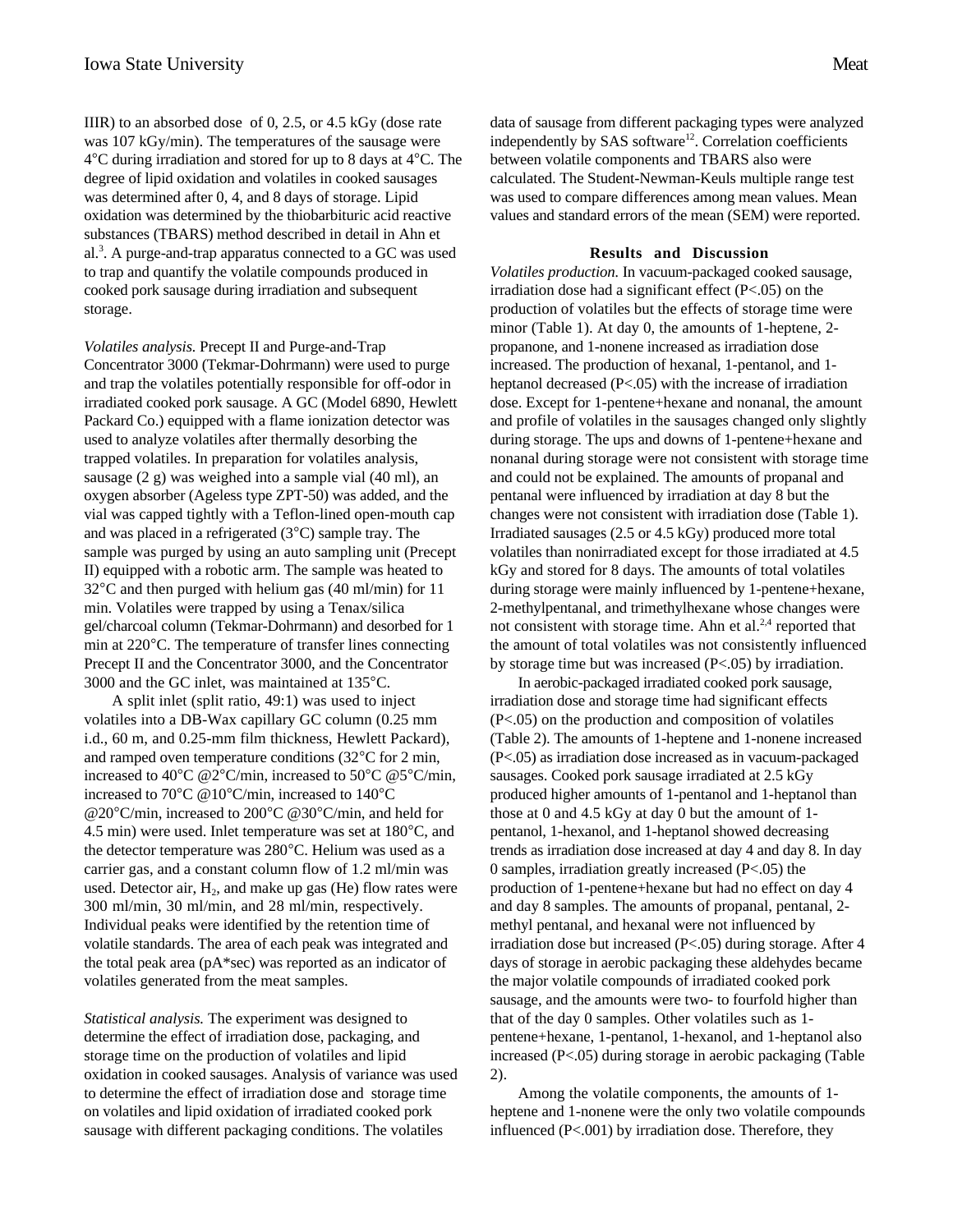could good indicators for irradiation treatment in cooked pork sausage. The production of 2-methylpentanal and trimethylhexane were influenced (P<.001) by storage (Table 3) but the changes were not consistent with storage time (Tables 1-2). The productions of 1-pentene+hexane, aldehydes (propanal, pentanal, hexanal, and nonanal), ketones, alcohols, and total volatiles were influenced (P<.05) by both storage time and packaging (Table 3).

To date over 1,000 flavor compounds have been identified as flavor and aroma compounds in cooked meat and these flavor compounds are produced by the thermal degradation of sugars, amino acids, and nucleotides as well as the Maillard reaction and lipid oxidation<sup>15,17</sup>. Many researchers<sup>8,11,18</sup> reported that lactones, aromatic and nonaromatic heterocyclic compounds, S-containing compounds, and furan compounds are important contributors to the meaty aroma notes of cooked meat. Merritt<sup>7</sup> suggested that the volatile compounds responsible for off-odors in irradiated meat are produced by changes in the protein and lipid molecules and are different from those of lipid oxidation. Schweigert<sup>13</sup> reported that the precursors of the undesirable odor compounds in irradiated meat were water soluble and contained nitrogen, sulfur or both, and that methyl mercaptan and sulfur dioxide, formed from the Scontaining compounds (e.g., glutathione), contributed to the irradiation odor. The major volatile components, however, found in irradiated cooked pork sausage analyzed by the purge-and-trap/GC method used in this study were lipid oxidation-related compounds, most of which were aldehydes, alcohols, ketones, and alkenes with low carbon numbers.

The major reason samples in this study had relatively simple volatile composition compared with other studies was derived from the low temperature purge (40°C) used. Exhaustive distillation of meat at high temperature would not produce the kind of volatile compounds found in cooked sausages at the time of sensory analysis. Little if any Scontaining compounds, pyrazines, and furans were detected in the irradiated cooked pork sausage when purged at 40°C. Although the flavor dilution factors of S-containing compounds, pyrazines, and furans are very high<sup>9</sup>, their contributions to flavor of cooked sausages at 40°C should be negligible. As shown by Ramarathnam et al.<sup>10</sup>, hexanal was the major lipid oxidation-related volatile in cooked meat, but the contribution of other aldehydes such as heptanal, octanal, and nonanal to off-flavor of cooked meat also would be significant because of their high flavor dilution factors $17$ .

*TBARS (2-thiobarbituric acid reactive substances) values.* The changes of TBARS values in irradiated cooked pork sausage with different packaging conditions and storage time indicated that storage time had no effect on the TBARS of vacuum-packaged sausage but had significant (P<.05) effects in aerobic-packaged sausage (Table 4). The TBARS values of the sausage in vacuum packaging remained constant during the 8-day storage periods, whereas values of sausage

in aerobic packaging increased two- to fourfold from day 0 values. Irradiating cooked pork sausage had some effect on the TBARS values of vacuum-packaged sausages at day 0 and those of aerobic-packaged sausages at day 0 and day 4. Compared with storage time in aerobic packaging, however, irradiation effects on the TBARS values of cooked meat were minor (Table 4). Ahn et al. $^{2,4}$  also reported that preventing oxygen exposure after cooking was more important for TBARS values than antioxidant, irradiation, and storage conditions of raw meat.

*Relationships of volatile compounds with TBARS.* Table 5 indicates that there is little relationship between TBARS values and volatiles produced in irradiated cooked pork sausage with vacuum packaging. With aerobic packaging, however, TBARS values of irradiated cooked pork sausage had very high correlation (P<.0001) with the production of 1-pentene+hexane, propanal, pentanal, hexanal, 3-heptanone, 1-pentanol, cyclohexanone, 1-hexanol, 1-heptanol, and total volatiles. The relationships between TBARS values and the amount of 2-methylpentanal, trimethylhexane, and nonanal also were significant. The production of pentanal was the only volatile compound significantly  $(P<.01)$  correlated with TBARS in both vacuum and aerobic packaged cooked sausages. The production of 1-pentene+hexane, propanal, pentanal, hexanal, 3-heptanone, 1-pentanol, cyclohexanone, 1-hexanol, nonanal, 1-heptanol, and total volatiles had a very high correlation (P<.0001) with the TBARS values of irradiated cooked pork sausage when both vacuum- and aerobic-packaged sausages were combined. 2-Propanone was correlated (P<.0001) to TBARS when both aerobic and vacuum packaging were combined but not when packaging type was analyzed separately. This result indicates that the amount of aldehydes, total volatiles, and ketones and alcohols with longer retention times can be good indicators of oxidative changes in cooked irradiated meat.

## **References**

- 1. Ahn, D. U., A. Ajuyah, F. H. Wolfe, and J. S. Sim, 1993. Oxygen availability effects in prooxidantcatalyzed lipid oxidation of cooked turkey patties. J. Food Sci. 58: 278-282.
- 2. Ahn, D. U., D. G. Olson, C, Jo, X. Chen, C. Wu, and J. I. Lee, 1998. Effect of muscle type, packaging, and irradiation on lipid oxidation, volatile production and color in raw pork patties. Meat Sci. 49: 27-39.
- 3. Ahn, D. U., D. G. Olson, J. I. Lee, C. Jo, X. Chen, and C. Wu, 1998. Packaging and irradiation effects on lipid oxidation and volatiles in pork patties. J. Food Sci. 63: 15-19.
- 4. Ahn, D. U., J. L. Sell, M. Jeffery, C. Jo, X. Chen, C. Wu, and J. I. Lee, 1997. Dietary vitamin E affects lipid oxidation and total volatiles of irradiated raw turkey meat. J. Food Sci. 62: 954-959.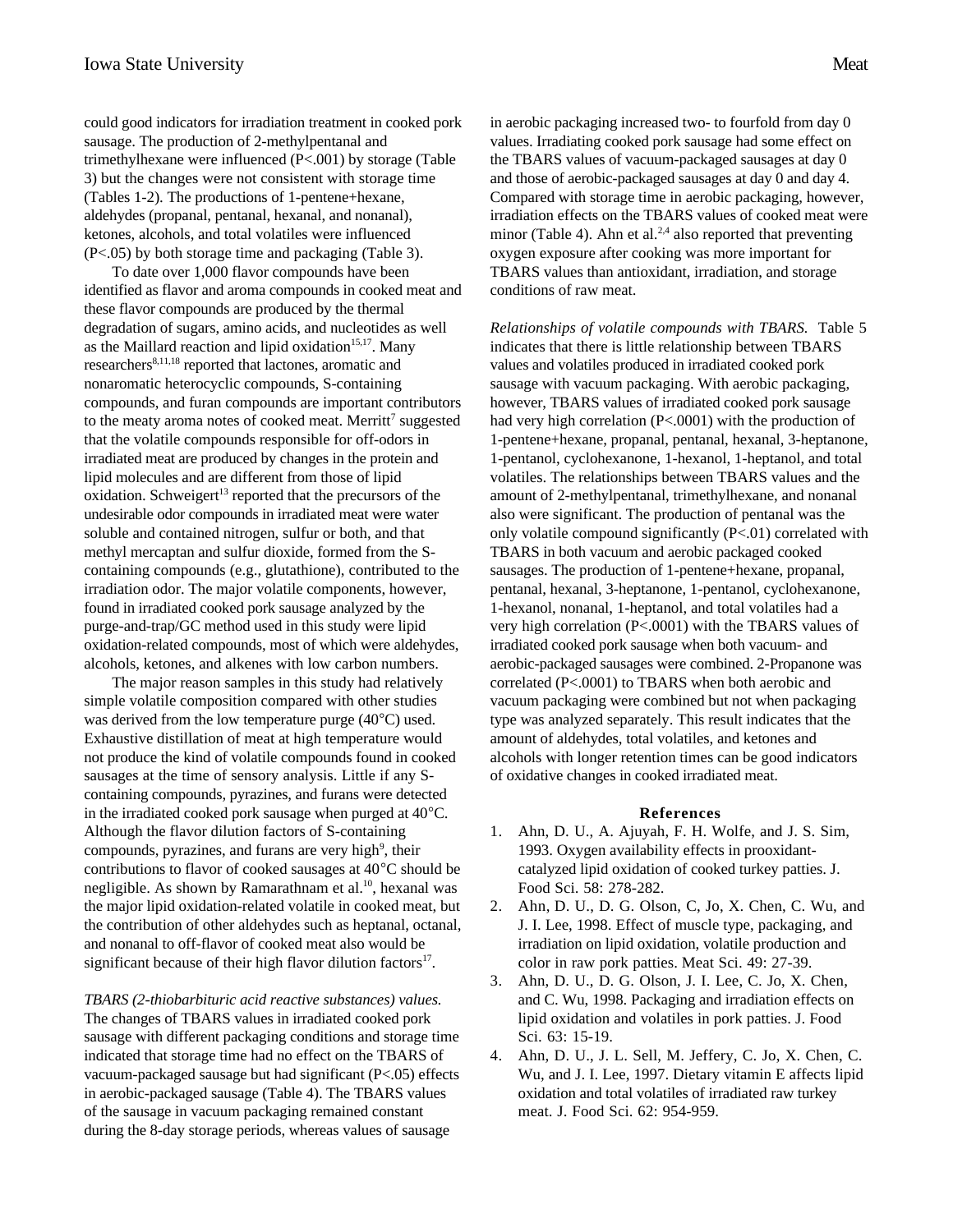- 5. Hashim, I. B., A.V.A. Resurreccion, and K. H. MacWatters, 1995. Disruptive sensory analysis of irradiated frozen or refrigerated chicken. J. Food Sci. 60: 664-666.
- 6. Katusin-Razem, B., K. W. Mihaljevic, and D. Razem, 1992. Time-dependent post irradiation oxidative chemical changes in dehydrated egg products. J. Agric. Food Chem. 40: 1948-1952.
- 7. Merritt, C. Jr. 1966. Chemical changes induced by irradiation in meats and meat components. *In* "Food Irradiation" (STI/PUB/127). Int. Atomic Energy Agency, Vienna.
- 8. Min, D.B.S., K. Ina, R. J. Peterson, and S. S. Chang, 1979. Preliminary identification of volatile flavor compounds in the neutral fraction of roasted beef. J. Food Sci. 44: 639-642.
- 9. Patterson, R.L.S. and M. H. Stevenson, 1995. Irradiation-induced off-odor in chicken and its possible control. Br. Poult. Sci. 36: 425-441.
- 10. Ramarathnam, N., L. J. Rubin, and L. L. Diosady, 1993. Studies on meat flavor. 4. Fractionation, characterization, and quantitation of volatiles from uncured and cured beef and chicken. J. Agric. Food Chem. 41: 939-945.
- 11. Ruther, J. and W. Baltes, 1994. Sulfur-containing furans in commercial meat flavorings. J. Agric. Food Chem. 42: 2254-2259.
- 12. SAS Institute. 1989. SAS User's Guide. SAS Institute

Inc., Cary, NC.

- 13. Schweigert, B. S., D. M. Doty, and C. F. Niven, Jr. 1954. A summary of studies on the irradiation of meats. In "Radiation Sterilization": Review of the Literature in Selected Fields. Chicago Quartermaster Depot, U.S. Army, Chicago, IL.
- 14. Schweigert, B. S., D. M. Doty, and C. F. Niven, Jr. 1954. A summary of studies on the irradiation of meats. *In* Radiation sterilization: review of the literature in selected fields. Chicago Quartermaster Depot, U.S. Army, Chicago, IL.
- 15. Shahidi, F., L. J. Rubin, and L. A. D'Souza, 1986. Meat flavor volatiles: A review of the composition, techniques of analysis, and sensory evaluation. CRC Crit. Rev. Food Sci. Nutr. 24: 141-243.
- 16. Shamsuzzaman, K., N. Chuaqui-Offermann, L. Lucht, T. McDougall, and J. Borsa, 1992. Microbial and other characteristics of chicken breast meat following electron-beam and sous-vide treatments. J. Food Protect. 55: 528-533.
- 17. Specht, K. and W. Baltes, 1994. Identification of volatile flavor compounds with high aroma values from shallow-fried beef. J. Agric. Food Chem. 42: 2246- 2253.
- 18. Wasserman, A. E. 1979. Symposium in meat flavor. Chemical basis of meat flavor: A review. J. Food Sci. 44: 6-11.
- **Table 1. Production of volatiles in vacuum-packaged cooked irradiated pork sausages influenced by irradiation dose and storage time (4**°**C).**

|                   |        | Day $0$   |                   |                                                                                   | Day $4$   |         |         | Day 8     |           |
|-------------------|--------|-----------|-------------------|-----------------------------------------------------------------------------------|-----------|---------|---------|-----------|-----------|
| Volatile compound | 0 kGy  | $2.5$ kGy | 4.5 kGy           | 0 kGy                                                                             | $2.5$ kGy | 4.5 kGy | 0 kGy   | $2.5$ kGy | $4.5$ kGy |
|                   |        |           |                   | ----------------------------------    Peak area (pA*sec) ------------------------ |           |         |         |           |           |
| 1-Pentene,        |        |           |                   |                                                                                   |           |         |         |           |           |
| hexane            | 84.78  | 99.33     | 93.88             | 45.28c                                                                            | 67.35b    | 89.20a  | 118.13  | 132.63    | 120.73    |
| 1-Heptene         | 6.35c  | 38.03b    | 73.38a            | 8.25c                                                                             | 36.50b    | 73.05a  | 10.90c  | 40.80b    | 60.73a    |
| Propanal          | 2.26   | 3.19      | 2.65              | 3.81                                                                              | 3.18      | 3.80    | 8.58b   | 9.55a     | 8.75b     |
| 2-Propanone       | 18.93c | 22.80b    | 25.60a            | 20.55c                                                                            | 24.28b    | 28.75a  | 19.45c  | 22.78b    | 26.35a    |
| 1-Nonene          | 12.93c | 30.43b    | 44.38a            | 11.55c                                                                            | 28.78b    | 41.88a  | 11.75c  | 30.05b    | 41.33a    |
| Pentanal          | 20.75  | 26.13     | 25.45             | 21.53                                                                             | 24.23     | 21.15   | 26.15ab | 28.58a    | 24.38b    |
| 2-Methylpentanal  | 104.80 | 133.15    | 134.23            | 99.00                                                                             | 115.53    | 98.00   | 155.20  | 163.70    | 143.85    |
| 2-Pentanone       | 12.85  | 16.95     | 19.05             | 13.10                                                                             | 12.30     | 10.63   | 20.10   | 20.00     | 20.13     |
| Trimethylhexane   | 70.70  | 90.90     | 92.75             | 62.15                                                                             | 71.55     | 59.83   | 97.63   | 103.40    | 90.65     |
| Hexanal           | 57.43a | 48.65ab   | 37.30b            | 66.83a                                                                            | 55.25ab   | 47.58b  | 48.80a  | 48.58a    | 34.75b    |
| 3-Heptanone       | 2.30   | 1.95      | 1.90              | 2.23                                                                              | 2.30      | 1.90    | 2.20    | 2.03      | 2.00      |
| 1-Pentanol        | 13.35a | 11.40b    | 9.23c             | 14.35a                                                                            | 11.23b    | 10.40b  | 12.33a  | 13.55a    | 8.83b     |
| Nonanal           | 2.80   | 2.70      | 2.65              | 2.35b                                                                             | 2.65ab    | 2.93a   | tr      | tr        | tr        |
| 1-Heptanol        | 3.55a  | 2.98ab    | 2.35 <sub>b</sub> | 3.55a                                                                             | 2.88b     | 2.60b   | 3.48a   | 3.20a     | 2.18b     |
| Total volatiles   | 420.5b | 534.6a    | 571.3a            | 381.3b                                                                            | 465.0a    | 499.2a  | 540.4b  | 625.0a    | 590.3ab   |

Samples (2 g) were purged at  $32^{\circ}$ C. n = 4. SEM = standard error of mean.

Different letters within a row of the same storage time are different (P<.05).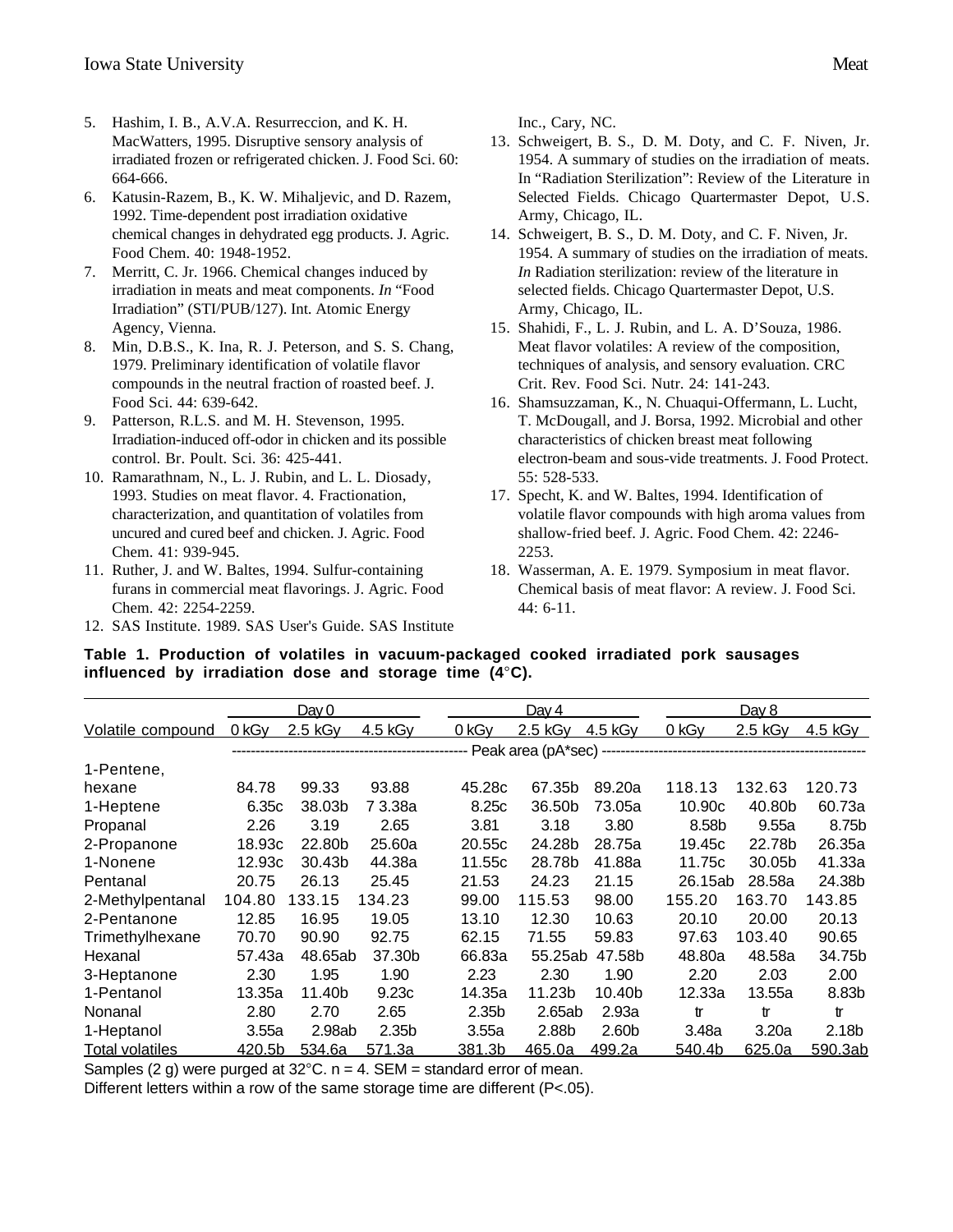|                          |        | Day 0     |                   |        | Day $4$ |         |        | <u>Day 8</u>    |                   |
|--------------------------|--------|-----------|-------------------|--------|---------|---------|--------|-----------------|-------------------|
| <b>Volatile compound</b> | 0 kGy  | $2.5$ kGy | 4.5 kGy           | 0 kGy  | 2.5 kGy | 4.5 kGy | 0 kGy  | 2.5 kGy 4.5 kGy |                   |
|                          |        |           |                   |        |         |         |        |                 |                   |
| 1-Pentene,               |        |           |                   |        |         |         |        |                 |                   |
| hexane                   | 41.63b | 91.10a    | 94.40a            | 131.28 | 137.78  | 154.05  | 182.48 | 183.18          | 185.00            |
| 1-Heptene                | 7.35c  | 48.13b    | 86.18a            | 16.18c | 48.03b  | 89.58a  | 21.50a | 64.10b          | 88.50c            |
| Propanal                 | 3.10   | 4.60      | 5.03              | 20.03  | 23.25   | 23.52   | 24.92  | 27.25           | 24.25             |
| 2-Propanone              | 21.73c | 27.98b    | 31.60a            | 80.55a | 61.40b  | 32.15c  | 55.20  | 30.45           | 33.78             |
| 1-Nonene                 | 12.90c | 30.78b    | 40.40a            | 15.30c | 30.28b  | 40.38a  | 14.85c | 31.83b          | 40.60a            |
| Pentanal                 | 15.13  | 14.65     | 14.28             | 37.43  | 40.53   | 42.40   | 36.60  | 38.80           | 37.43             |
| 2-Methylpentanal         | 57.13  | 43.40     | 42.65             | 182.98 | 168.58  | 166.98  | 110.28 | 114.30          | 115.58            |
| 2-Pentanone              | 8.15   | 5.83      | 7.10              | 20.85  | 19.03   | 21.75   | 11.35  | 11.50           | 11.58             |
| Trimethyl hexane         | 44.80  | 34.54     | 33.48             | 122.03 | 112.05  | 110.78  | 70.18  | 73.45           | 74.35             |
| Hexanal                  | 44.18  | 68.20     | 56.48             | 287.68 | 283.18  | 270.90  | 333.70 | 338.30          | 291.25            |
| 3-Heptanone              | 2.15ab | 2.38a     | 1.90 <sub>b</sub> | 4.13   | 4.00    | 3.70    | 5.08   | 4.63            | 3.83              |
| 1-Pentanol               | 11.78b | 16.08a    | 12.13b            | 37.28a | 34.18a  | 30.08b  | 44.33a | 38.25b          | 31.70b            |
| Cyclohexanone            | tr     | tr        | tr                | 3.68   | 3.33    | 3.10    | 3.85   | 3.65            | 3.30              |
| 1-Hexanol                | tr     | tr        | tr                | 2.80   | 2.80    | 2.60    | 3.43a  | 3.13a           | 2.63 <sub>b</sub> |
| Nonanal                  | 2.68   | 2.35      | 3.08              | 4.43   | 4.60    | 4.53    | 3.95   | 4.33            | 4.30              |
| 1-Heptanol               | 2.93b  | 4.08a     | 3.03 <sub>b</sub> | 10.00  | 9.28    | 8.48    | 10.93a | 10.18a          | 8.05b             |
| Total volatiles          | 281.9b | 397.9a    | 435.5a            | 981.5  | 988.1   | 1010.5  | 941.0  | 986.7           | 964.2             |

**Table 2. Production of volatiles in aerobic-packaged cooked irradiated pork sausages influenced by irradiation dose and storage time (4**°**C).**

Different letters within a row of the same storage time are different (P<.05).

Samples (2 g) were purged at  $32^{\circ}$ C. n = 4. SEM = standard error of mean.

# **Table 3. Effects of irradiation dose, storage time, and packaging on volatiles production from cooked pork sausages.**

| Volatile compound      | <b>Irradiation effect</b> | Storage effect | Packaging effect |
|------------------------|---------------------------|----------------|------------------|
| d.f.                   | $\overline{2}$            | 2              |                  |
|                        |                           | Probabilities  |                  |
| 1-Pentene, hexane      | 0.19                      | 0.0001         | 0.0001           |
| 1-Heptene              | 0.0001                    | 0.86           | 0.06             |
| Propanal               | 0.95                      | 0.0001         | 0.0001           |
| 2-Propanone            | 0.48                      | 0.007          | 0.0001           |
| 1-Nonene               | 0.0001                    | 0.98           | 0.88             |
| Pentanal               | 0.67                      | 0.0001         | 0.0035           |
| 2-Methylpentanal       | 0.89                      | 0.0001         | 0.15             |
| 2-Pentanone            | 0.89                      | 0.009          | 0.02             |
| Trimethylhexane        | 0.89                      | 0.002          | 0.33             |
| Hexanal                | 0.86                      | 0.0001         | 0.0001           |
| 3-Heptanone            | 0.30                      | 0.0001         | 0.0001           |
| 1-Pentanol             | 0.30                      | 0.0002         | 0.0001           |
| Nonanal                | 0.76                      | 0.007          | 0.0001           |
| 1-Heptanol             | 0.34                      | 0.0003         | 0.0001           |
| <b>Total volatiles</b> | 0.45                      | 0.0001         | 0.0001           |

 $n = 24$  for irradiation effect and storage effect and  $n = 36$  for packaging effect.